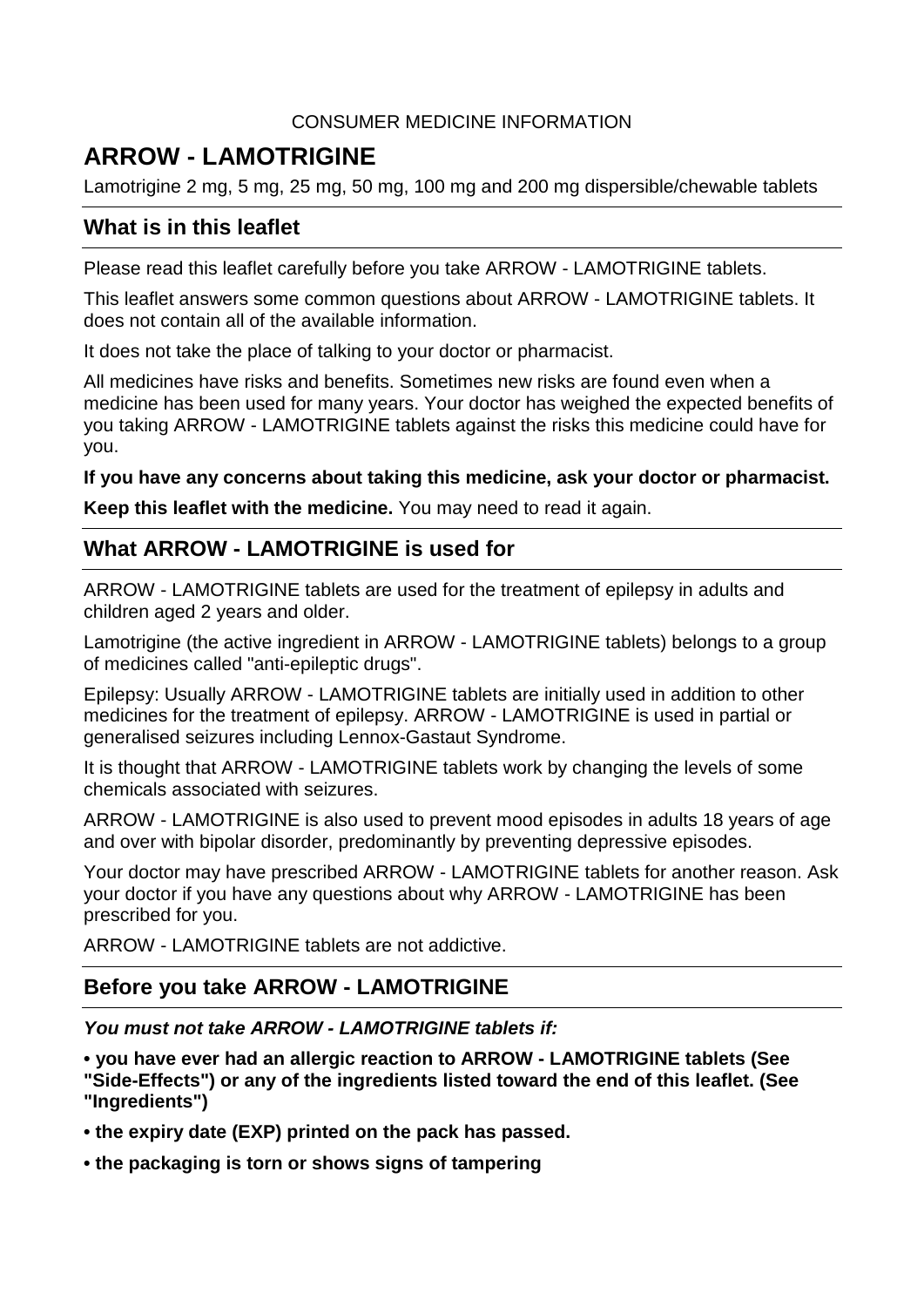*You must tell your doctor if:*

**• you are allergic to foods, dyes, preservatives or any other medicines.**

- **• you have a history of allergy or rash to other antiepileptic drugs**
- **• you are suffering, or have ever suffered, from any liver or kidney disorders**
- **• you have Parkinson's disease**
- **• if you have ever developed meningitis after taking lamotrigine**

**• you are taking any other medicines. This is particularly important for sodium valproate ("Epilim", "Valpro"). You are taking any form of hormonal contraceptive (e.g. "the pill") or HRT, other anti-epileptic drugs (eg carbamazepine or phenobarbitone) or medicines you buy without a prescription**

**• you are taking rifampicin, which is used to treat infections, including tuberculosis**

**• you are taking medicine which is used to treat Human Immunodeficiency Virus (HIV) infection**

**• you are taking risperidone, a medicine used to treat bipolar disorder. You may be more likely to feel sleepy or drowsy when you take risperidone and lamotrigine together.**

## **• you are pregnant or trying to become pregnant**

ARROW - LAMOTRIGINE may affect your unborn baby if you take it during pregnancy, but it is still important that you control your seizures while you are pregnant. Your doctor will discuss the risks and benefits of taking ARROW - LAMOTRIGINE during pregnancy and help you decide whether or not you should take ARROW - LAMOTRIGINE.

It is recommended that women on antiepileptic drugs, such as ARROW - LAMOTRIGINE, receive pre-pregnancy counselling with regard to the risk on their unborn child.

Studies have shown a decrease in the levels of folic acid during pregnancy with lamotrigine therapy. It is therefore recommended that you take a folate supplement, e.g. 5 mg folate daily, before becoming pregnant and during the first 12 weeks of your pregnancy.

## **• you are breastfeeding**

ARROW - LAMOTRIGINE is thought to pass into breast milk.

Your doctor will discuss the risks and benefits of using ARROW - LAMOTRIGINE tablets if you are breastfeeding.

## **How to take ARROW - LAMOTRIGINE**

## *Using ARROW - LAMOTRIGINE tablets for the first time*

You may notice that you feel dizzy, tired, or unsteady in the first few weeks of treatment with ARROW - LAMOTRIGINE tablets. During this period you may also notice that you have slight problems with your vision. As your reactions may be slower during this period you should not operate any machinery or appliances and you should not drive a car. If any of these effects do not go away or are troublesome you should see your doctor.

### **If you develop any skin rash (eg. spots or 'hives') during ARROW - LAMOTRIGINE treatment contact your doctor immediately.**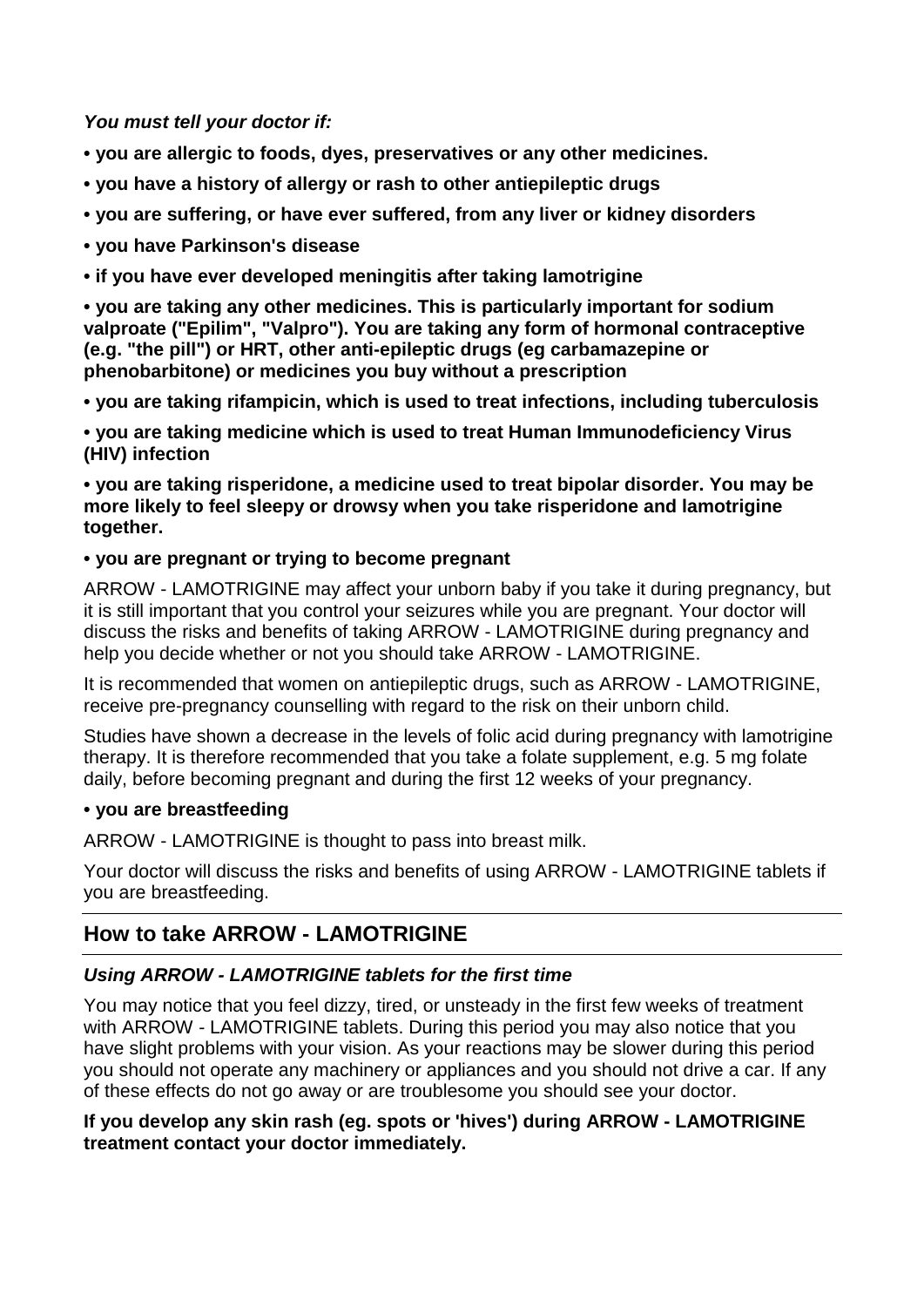There are reports of skin rash associated with lamotrigine treatment. Some of these may be serious and cause severe illness.

If you have any questions about taking ARROW - LAMOTRIGINE tablets ask your doctor or pharmacist.

## *How much to take*

#### **Take ARROW - LAMOTRIGINE tablets as directed by your doctor or pharmacist. Never change the dose yourself. Do not increase the dose more quickly than you have been told.**

Your doctor and pharmacist will be able to tell you:

- how many tablets to take at each dose
- how many doses to take each day
- when to take each of your doses

The label on the container that the tablets were supplied in will give the same information. If there is something that you do not understand, ask either your doctor or pharmacist.

It is usual for the dose of ARROW - LAMOTRIGINE tablets to start at quite a low level and be slowly increased during the first few weeks of treatment. The doses that your doctor prescribes will generally depend on any other anti-epileptic medications you are taking for the treatment of epilepsy and your response to ARROW - LAMOTRIGINE tablets.

Hormonal contraceptives (such as the birth control pill) and ARROW - LAMOTRIGINE tablets: Most people need a higher maintenance dose of ARROW - LAMOTRIGINE tablets when they take hormonal contraceptives, so if you are taking these, your doctor may increase your dose. Your doctor will usually decrease your dose once you stop taking hormonal contraceptives.

You should tell your doctor if there are any changes in your menstrual pattern, such as breakthrough bleeding.

Your doctor may need to change the dose of ARROW - LAMOTRIGINE during your pregnancy.

## *How to take it*

ARROW - LAMOTRIGINE tablets may be swallowed whole, chewed or dispersed in a small volume of water (at least enough to cover the whole tablet).

## *How long to take it for*

Do not stop taking ARROW - LAMOTRIGINE tablets, or change the dose without first checking with your doctor.

## *Use in children*

ARROW - LAMOTRIGINE is not recommended for treatment of epilepsy in children under 2 years of age.

## **Epilepsy:**

Children's weight should be checked and the dose reviewed as weight changes occur.

## **What do I do if I take too much? (Overdose)**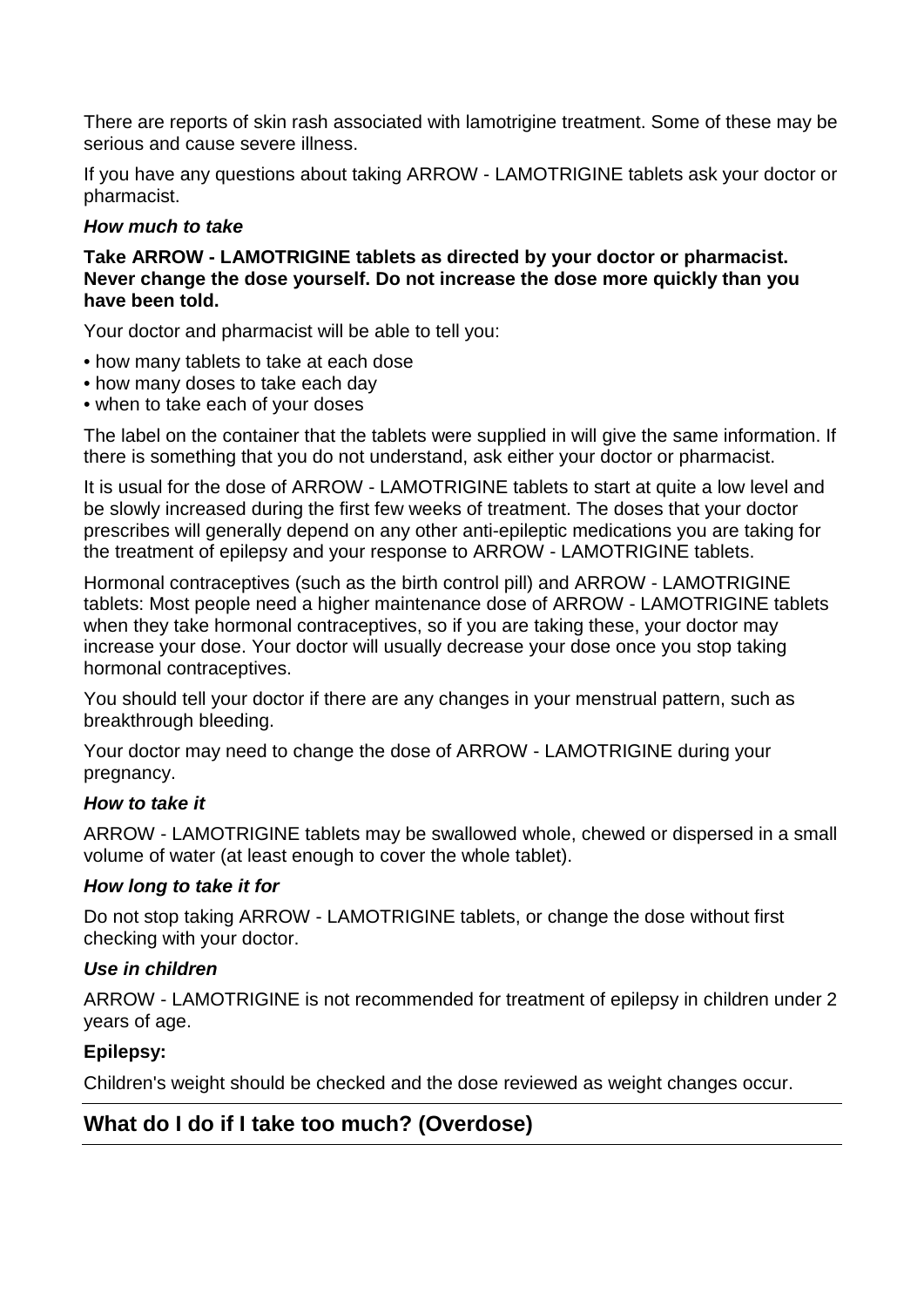Immediately telephone your doctor or the National Poisons Centre (telephone 0800 POISON or 0800 764 766) for advice, or go to the Accident or Emergency department at your nearest hospital, if you think you or anyone else may have taken too many ARROW - LAMOTRIGINE tablets, even if there are no signs of discomfort or poisoning. You may need urgent medical attention.

If too many ARROW - LAMOTRIGINE tablets have been taken it is likely that the following symptoms will be experienced: nausea, vomiting, tiredness/drowsiness and problems with eyesight, twitching, impaired consciousness and coma.

## **While you are taking ARROW - LAMOTRIGINE**

**Your doctor or pharmacist will be able to tell you whether there are any special instructions while you are taking ARROW - LAMOTRIGINE tablets.**

## *Things you must do*

**If you develop any skin rash (eg. spots or 'hives') during ARROW - LAMOTRIGINE treatment contact your doctor immediately.** 

There are reports of serious skin rash with ARROW - LAMOTRIGINE that may need hospital treatment or drug withdrawal; rarely serious skin rash may cause death.

#### **Tell your doctor or pharmacist that you are taking ARROW - LAMOTRIGINE tablets if you are about to be started on any new medicines.**

ARROW - LAMOTRIGINE may interfere with some laboratory tests to detect other drugs. If you require a laboratory test, tell your doctor or hospital that you are taking ARROW - LAMOTRIGINE.

#### *Pregnancy and breastfeeding*

Talk to your doctor as soon as possible if you are pregnant, or if you are planning to become pregnant. There may be an increased risk of babies developing a cleft lip or cleft palate if ARROW - LAMOTRIGINE tablets is taken during the first few months of pregnancy.

Talk to your doctor if you are breastfeeding or planning to breastfeed. The active ingredient of ARROW - LAMOTRIGINE passes into breast milk and may affect your baby. Your doctor will discuss the risks and benefits of breastfeeding while you are taking ARROW - **LAMOTRIGINE** 

#### **Tell your doctor if, for any reason, you have not taken your medicine exactly as directed.**

#### **Do not take a double dose to make up for the one you have missed.**

Otherwise, your doctor may think that it was not working as it should and change your treatment unnecessarily.

#### *Things you must not do*

#### **Do not stop taking ARROW - LAMOTRIGINE tablets just because you feel better.**

Epilepsy: If you stop taking ARROW - LAMOTRIGINE tablets suddenly your epilepsy may come back or become worse. This is known as "rebound seizures".

### **Your doctor will advise you if you need to stop taking ARROW - LAMOTRIGINE tablets and how.**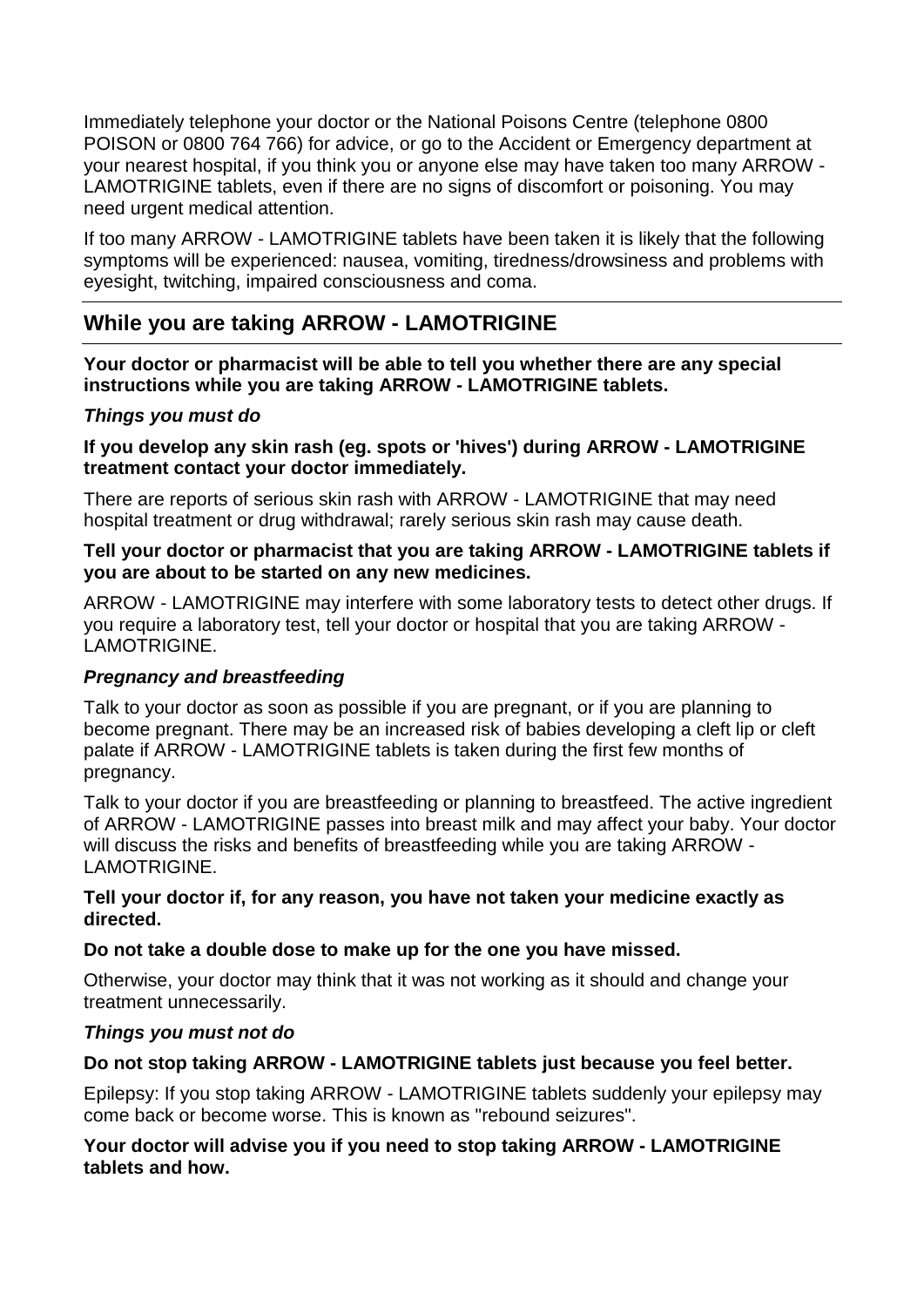**If you are unsure whether you should stop taking ARROW - LAMOTRIGINE tablets talk to your doctor or pharmacist.** 

**Do not give this medicine to anyone else, even if their symptoms seem similar to yours.** 

**Do not use ARROW - LAMOTRIGINE tablets to treat any other complaints unless your doctor says to.** 

#### *Things to be careful of*

#### **Be careful driving or operating machinery until you know how ARROW - LAMOTRIGINE tablets affect you.**

As with other anticonvulsant medicines for the treatment of epilepsy ARROW - LAMOTRIGINE may cause dizziness and drowsiness in some people, and affect alertness.

Make sure you know how you react to ARROW - LAMOTRIGINE before you drive a car, operate machinery, or do anything else that could be dangerous if you are dizzy or lightheaded. If this occurs do not drive. If you drink alcohol, dizziness or light-headedness may be worse.

#### **Children should not ride a bike, climb trees or do anything else that could be dangerous if they are feeling dizzy or sleepy.**

## **Side effects**

#### **Check with your doctor as soon as possible if you think you are experiencing any side effects or allergic reactions due to taking ARROW - LAMOTRIGINE tablets, even if the problem is not listed below.**

Like other medicines, ARROW - LAMOTRIGINE tablets can cause some side-effects. If they occur, they are most likely to be minor and temporary. However, some may be serious and need medical attention.

The most commonly reported side-effects are:

- dizziness/unsteadiness
- rash
- headache
- drowsiness/tiredness or feeling sleepy
- feeling sick, also called nausea
- vomiting
- feeling weak
- double vision, blurred vision
- rapid, uncontrollable movements of the eyes
- tremor (shakiness)
- trouble sleeping
- loss of memory
- confusion
- irritability/aggression
- agitation
- increased activity in children
- joint or back pain
- diarrhoea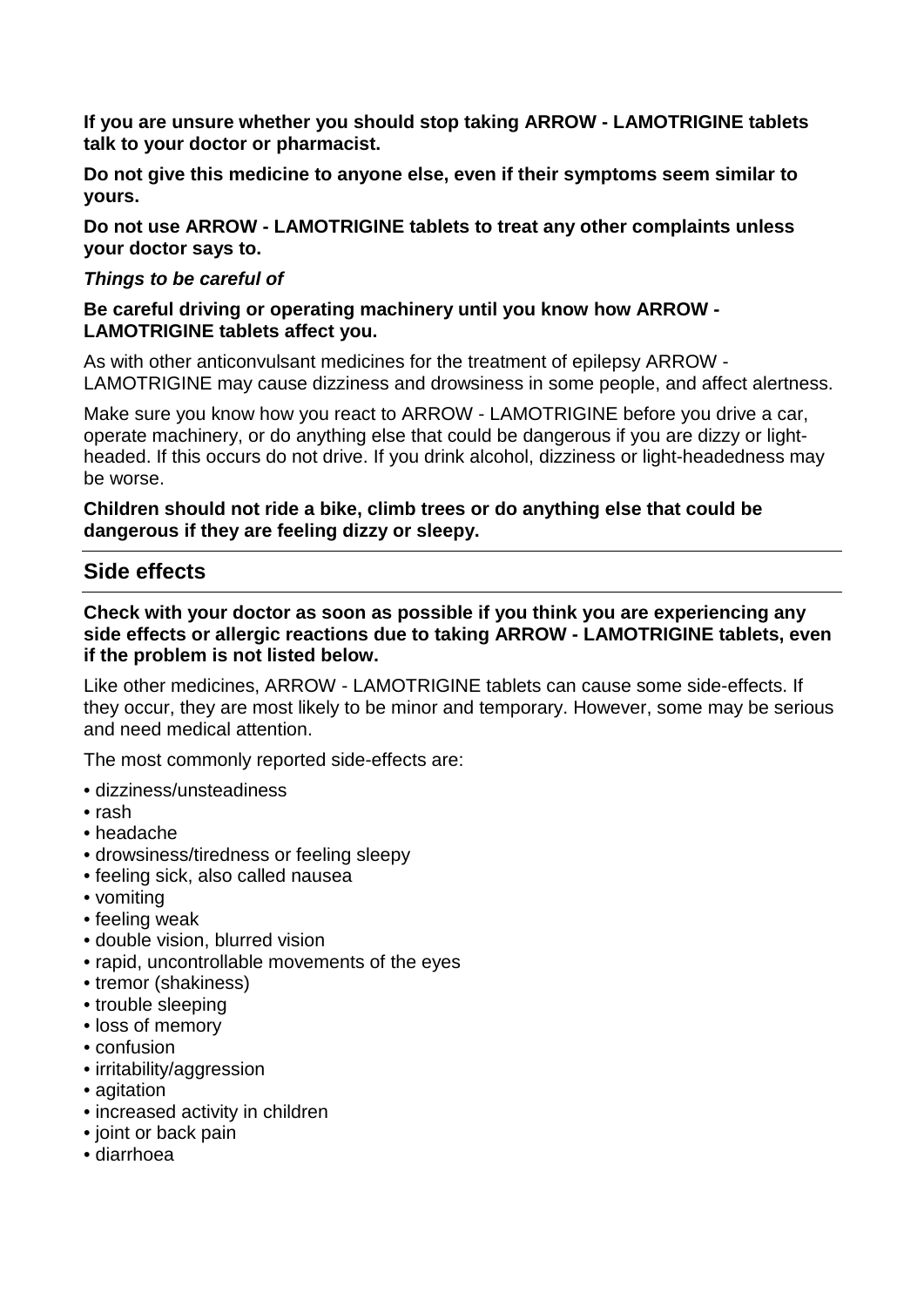Other reported side effects include:

- liver problems
- movement problems such as tics, unsteadiness and jerkiness
- hallucinations

Some people may have changes in their blood count, which may make them feel tired, short of breath and more susceptible to infections. They may also bleed or bruise very easily or have mouth ulcers or a sore throat.

In general these side effects usually happen only during the first few weeks of treatment with ARROW - LAMOTRIGINE. If any of these side effects persist, or are troublesome, see your doctor.

**Anti-epileptic medicines are used to treat several conditions, including epilepsy and bipolar disorder. Information from a large number of studies in patients being treated with anti-epileptic medicines such as ARROW - LAMOTRIGINE has shown a small number of reports of suicidal behaviour (including suicidal thoughts and suicide attempts).** 

**Tell your doctor immediately if you experience any of the following:** 

- **suicidal thoughts**
- **suicide attempts**

**Tell your Doctor immediately or go to the Accident and Emergency department of your nearest hospital if you have any thoughts of harming yourself or committing suicide.** 

**Tell your doctor immediately if you notice any of the following:** 

- any skin reaction (e.g. rash or 'hives')
- swelling of the face, lips or tongue
- sore mouth or sore eyes
- a high temperature (fever)
- swollen glands
- drowsiness
- easy bruising or unusual bleeding
- yellow skin (jaundice)

If you are taking ARROW - LAMOTRIGINE for epilepsy, rarely, you may start to experience more seizures than usual. Tell your doctor as soon as possible if your seizures get worse or if you have a new type of seizure

These are all very serious side effects and you may need urgent medical attention or hospitalisation.

Serious side effects are rare.

Another rare side effect is "Lupus-like reactions" which may present as a collection of symptoms consisting of fever, pain in the joints and general ill-health.

A very rare side effect is meningitis which may present as a group of symptoms consisting of fever, nausea, vomiting, headache, stiff neck and extreme sensitivity to bright light. This may be caused by an inflammation of the membranes that cover the brain and spinal cord.

**If you think you are having an allergic reaction to ARROW - LAMOTRIGINE tablets, TELL YOUR DOCTOR IMMEDIATELY or go to the Accident or Emergency department at your nearest hospital. Symptoms usually include some or all of the following:**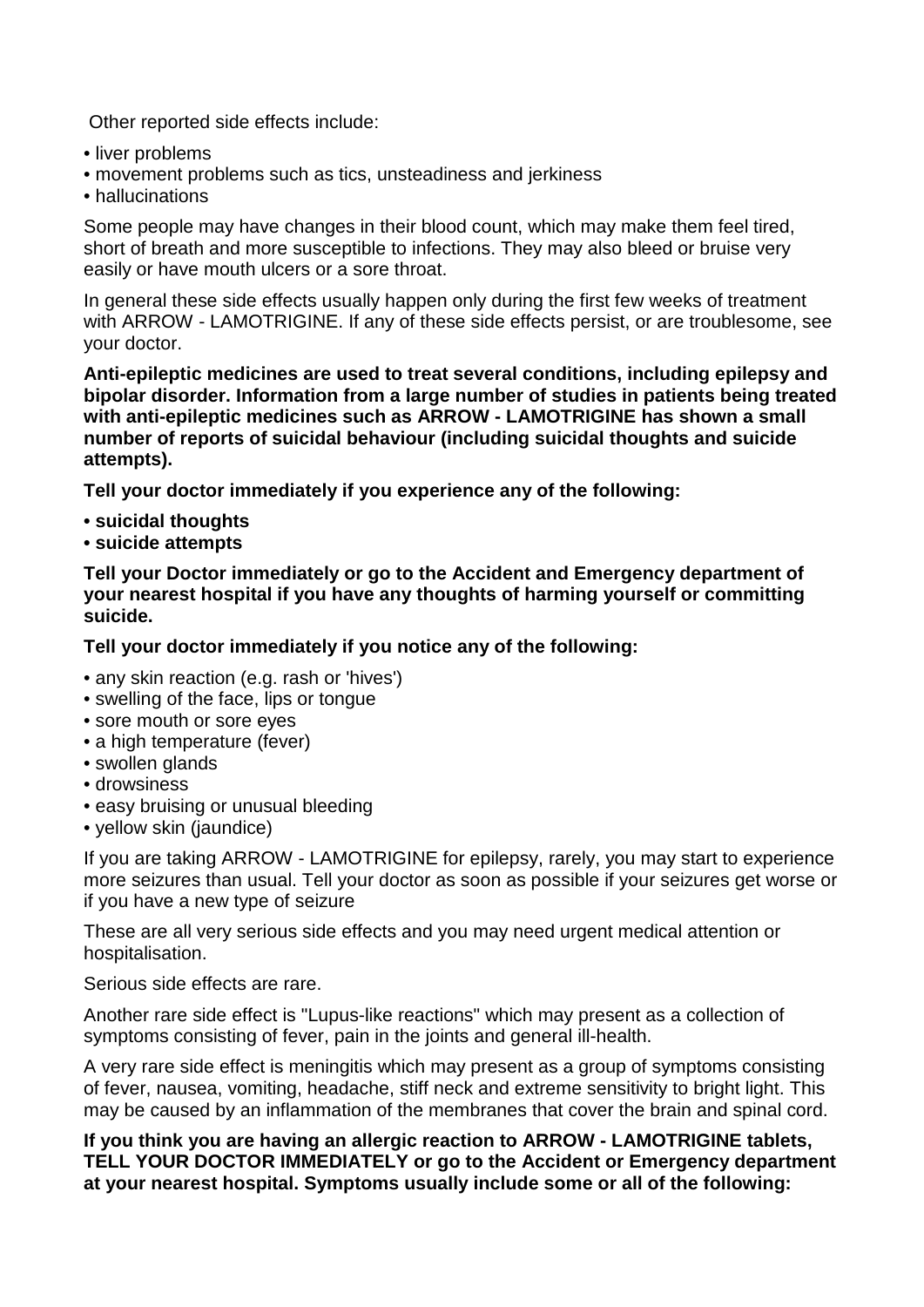- **wheezing**
- **swelling of the lips/mouth**
- **difficulty in breathing**
- **hay fever**
- **lumpy rash ("hives")**
- **fainting**

Tell your doctor if you are female and your menstrual periods change.

This is not a complete list of all possible side-effects. Others may occur in some people and there may be some side-effects not yet known.

## **Ask your doctor or pharmacist if you don't understand anything in this list.**

**Do not be alarmed by this list of possible side-effects. You may not experience any of them.**

## **After taking ARROW - LAMOTRIGINE**

### *Storage*

### **Keep ARROW - LAMOTRIGINE where children cannot reach it.**

A locked cupboard at least one-and-a-half metres above the ground is a good place to store medicines.

**Keep ARROW - LAMOTRIGINE in a cool, dry place where the temperature stays below 25°C. Protect tablets from light and moisture.**

**Keep your tablets in the packs until it is time to take them.** If you take the tablets out of the pack, they may not keep well.

**Do not store ARROW - LAMOTRIGINE or other medicines in the bathroom or near a sink. Do not leave the tablets in the car or on window sills.** Heat, light and dampness can destroy some medicines.

## *Disposal*

If your doctor tells you to stop taking ARROW - LAMOTRIGINE, or your tablets have passed their expiry date, ask your pharmacist what to do with any tablets that are left over.

## **Product description**

## *What ARROW - LAMOTRIGINE looks like*

ARROW - LAMOTRIGINE is available in 6 different strengths of tablets:

• 2 mg - white to off-white, round tablet embossed with 'LI' over '2' on one side and ' $\heartsuit$ ' on the other side

• 5 mg - white to off-white, oval tablet, embossed with 'LI|5' on one side and ' $\gtrsim$ ' on the other side

• 25 mg - white to off-white, shield-shaped tablet, embossed with ' $\gtrsim$ ' over 'LI25' on one side and a scoreline on the other side

• 50 mg - white to off-white, shield-shaped tablet, embossed with ' $\gtrsim$ ' over 'LI50' on one side and a scoreline on the other side